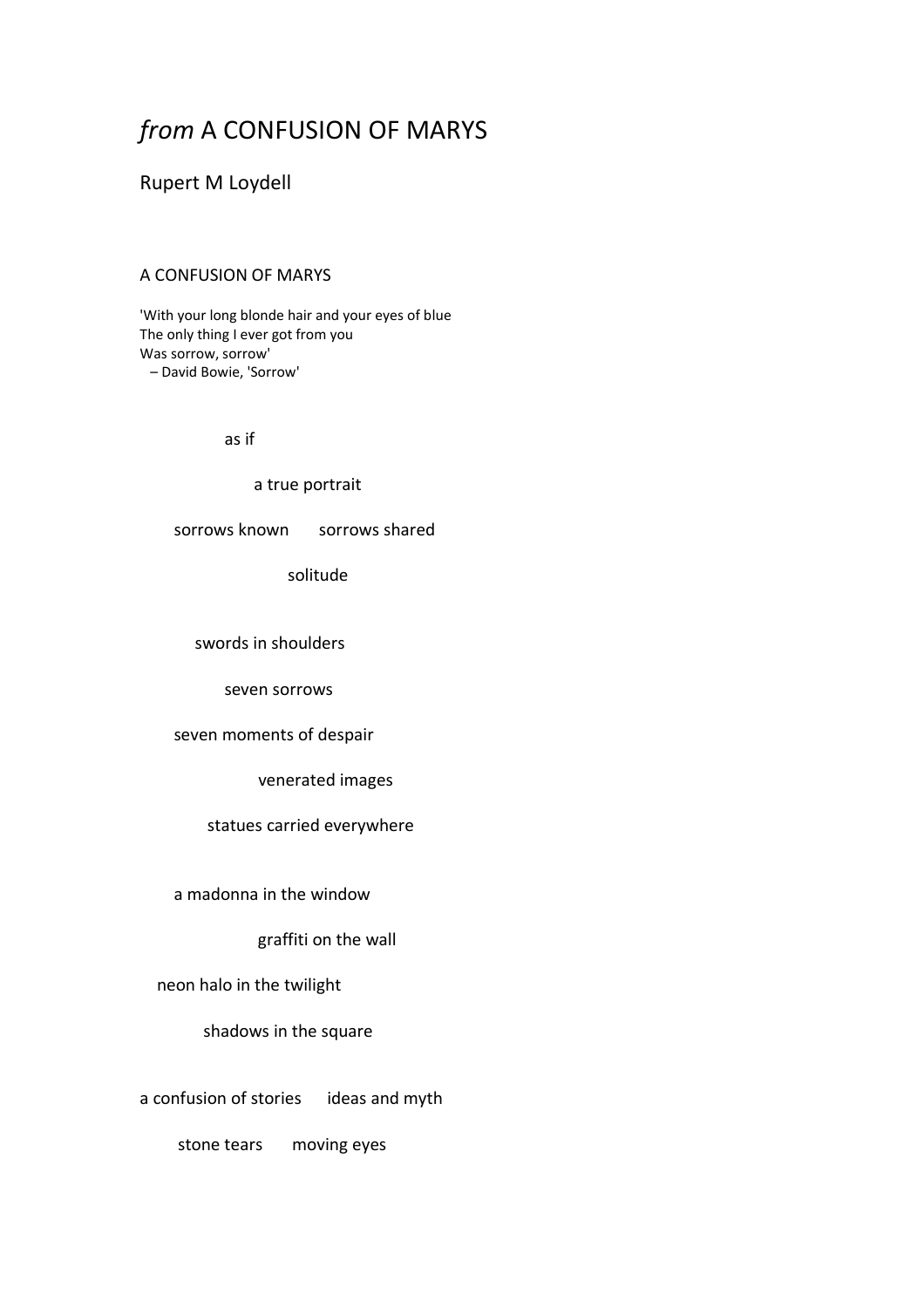as if as if

#### everyone else is a non-believer

#### ANNUNCIATION MANIFESTO

(Rose M. Barron's 'Madonna Tableaux')

'We cannot live in a world that is interpreted for us by others. An interpreted world is not a home.' – Hildegard von Bingen, *Selected Writings*

Outside boundaries of faith and spirituality, the process of performing is important. I am interested in symbols of excess, the handcrafted construction of sets, superficial and cultural constructs, unexpected moments, imperfection and humanness juxtaposed with religious and sacred iconography. I am re-inventing and reclaiming, examining my identity as a woman and twisting expectations of what a woman represents.

CUT-UP ANNUNCIATION

Mystery is essential, extremes are essential.

Spirit into matter: the paradox resolved,

state of grace the form of the contract,

the distance from faith a seed of hope planted.

Some of the loveliest paintings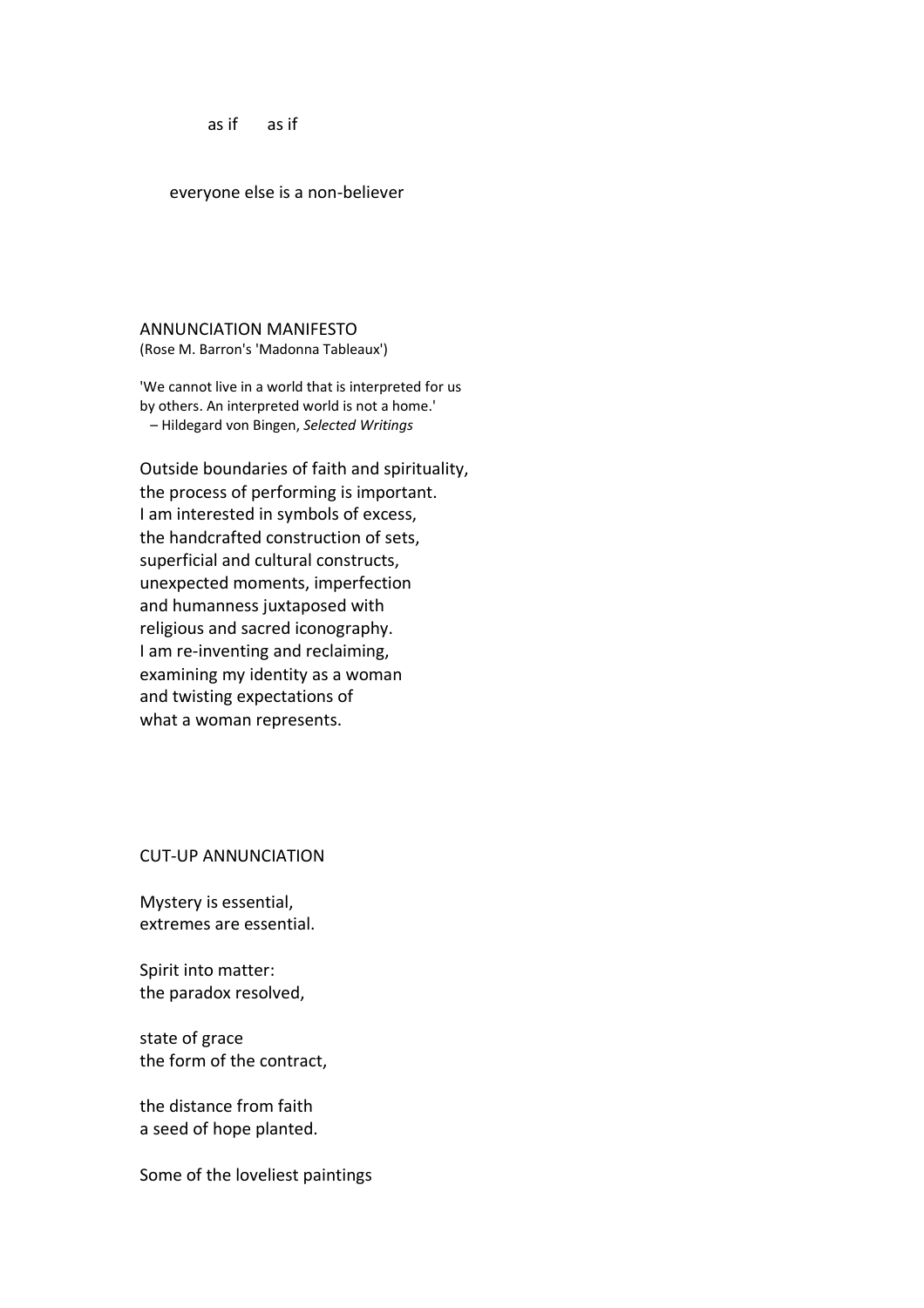are meditations on absence.

KINDRED SPIRITS after Chiharu Shiota

To be filled with time, to be filled with time, an empty canvas made from white dreams, her bed warm with spider love and silence, desire and song. A wedding will not take place but the empty past is there for all to see. Tomorrow pours through a slot in time, ready to fill the future, festooned in desire. Her bed is extra large, warm with silence and love; ash hangs in charcoal music. Sleep tight. My nightmare is an abandoned stage: angel long gone, adrift in a boat, Mary's silhouette outlined and full of dreams. My room is filled with breath, pouring down the wall, ready to run away after we have packed small bags and planned our escape. I am knotted tight in the corner, waiting to be filled with air among the shadows, where images pile up. Webs of meaning and association, hidden steps and messages we cannot read, linear shadows and sleeping souls; kindred spirits in a place we are not allowed to visit.

#### WHAT HAVE I DONE?

'I am either owning up to myself as the cause of such an action, qualifying my causative contribution, or defending myself against the attribution, perhaps locating the cause elsewhere.' – Judith Butler, *Giving an Account of Oneself*

A curious way of tidily containing... kind of well shaped yet loose, unfinished. Was it the story you were expecting?

What is Mary's role in the scheme of things? We can know ourselves only incompletely, can never fully choose or understand.

Perhaps we fashion our world view according to key players we come across or find. One could certainly look.

The madonna drawn over the bride drawn over the matador next to the horse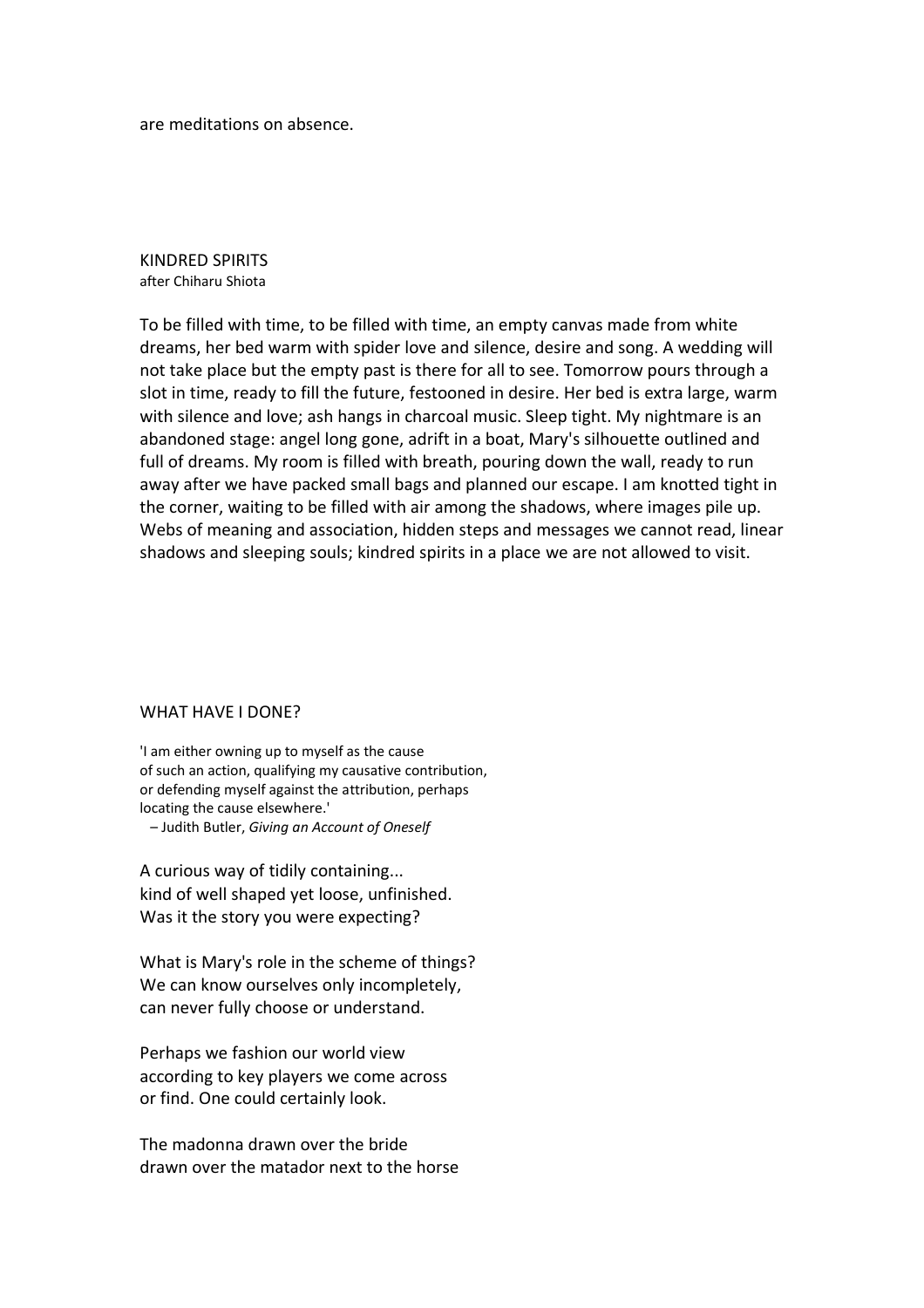drawn on the poster pasted on the wall:

layers of meaning and memory, eyes everywhere, looking through. It's hard to believe for long.

You walk past, disregarding stone looks and troubled apparitions, choosing instead your own version of events,

unwilling to take the blame or accept yourself as damaged goods, each moment like the first.

## KEEPING IT IN PERSPECTIVE

Art criticism conjectures the snail in Francesco del Cossa's *Annunciation* as a visual balance but also as indicative of 15th Century self-awareness, the flatness of the scene, the knowledge that Nazareth was not at all like this.

Mary cannot even see the angel, her view is blocked by the pillar which symbolises God in the room. The city beyond, painted in detailed perspective, could not be built, but looks impressive.

Architects and planners are discussing new ways to create multigenerational living, or at least offer the possibility to those who may not desire it or perhaps know what an extended family is.

There is no end to the progress of knowledge and science, although funding is hard to come by. Every research meeting I go to interests me and I theoretically relocate my work. But I have been to too many meetings, changed my ideas too many times.

We keep coming back to the fact that arts improve the quality of life although that cannot be substantiated or statistically proven, and I do not want my poetry to work through empathy or ego.

There is no end to the ways this story can be told.

© Rupert M Loydell